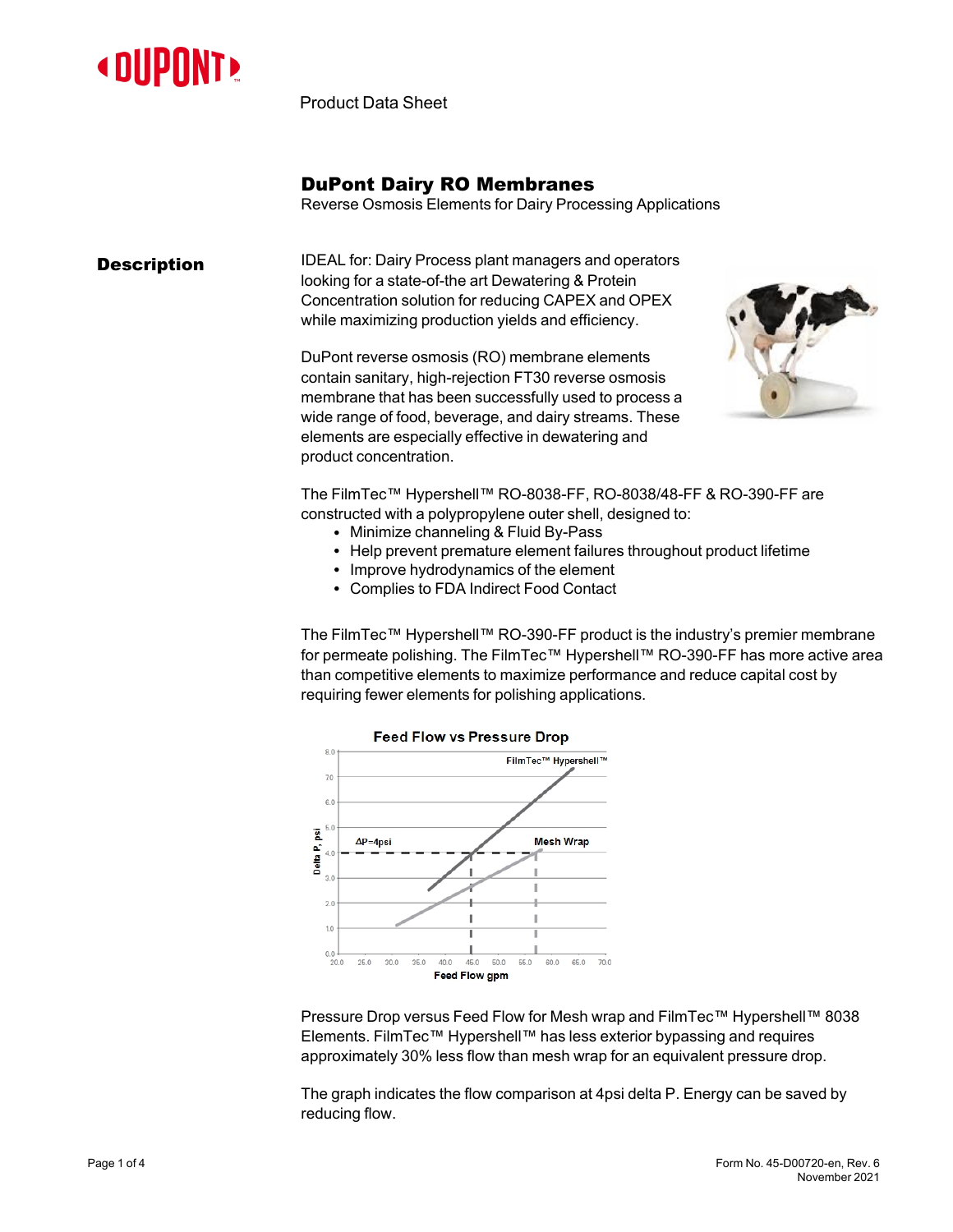# Typical Properties

|                         |                    |                                      | <b>Feed Spacer</b> |                        |
|-------------------------|--------------------|--------------------------------------|--------------------|------------------------|
| <b>FilmTec™ Element</b> | <b>Part Number</b> | Active Area $ft^2$ (m <sup>2</sup> ) | mil                | <b>Design Features</b> |
| Hypershell™ RO-8038     | 302218             | 370 (34.4)                           | 33                 | Outer Shell Full Fit   |
| Hypershell™ RO-8038/48  | 360400             | 290 (27.0)                           | 48                 | Outer Shell Full Fit   |
| Hypershell™ RO-390-FF   | 346364             | 390 (36.2)                           | 27                 | Outer Shell Full Fit   |
| RO-3838 / 30-FF         | 80589              | 81(7.5)                              | 30                 | Mesh Wrap Full Fit     |
| RO-3840 / 30-FF         | 108664             | 85(7.8)                              | 30                 | Mesh Wrap Full Fit     |

#### Element **Dimensions**





**Model 8038** 

Model 390

|                                    | А     |       | в     |       |       |      |
|------------------------------------|-------|-------|-------|-------|-------|------|
| <b>FilmTec™ Element</b>            | (in.) | (mm)  | (in.) | (mm)  | (in.) | (mm) |
| Hypershell™ RO-8038 <sup>1</sup>   | 38.00 | 965.0 | 1.125 | 28.58 | 7.9   | 200  |
| Hypershell™ RO-8038/481            | 38.00 | 965.0 | 1.125 | 28.58 | 7.9   | 200  |
| Hypershell™ RO-390-FF <sup>2</sup> | 40.00 | 1.016 | 1.125 | 28.58 | 7.9   | 200  |
| RO-3838 / 30-FF                    | 38.00 | 965.0 | 0.83  | 21.1  | 3.8   | 96   |
| RO-3840 / 30-FF                    | 38.75 | 984.0 | 0.83  | 21.1  | 3.8   | 96   |

1. FilmTec™ Hypershell™ Elements are designed to fit schedule 40, 8 inch stainless pipe (nominal 7.98 inch ID).

2. FilmTec™ Hypershell™ 390 Elements are designed in an 8040 style with 1 inch exposed product water tube instead of a flush cut end on each side. Model 390 is not full sanitary design and should only be used when permeate is the product.

# Operating and Cleaning Limits

| <b>Maximum Operating Pressure</b>          | 800 psig (54.8 bar) |
|--------------------------------------------|---------------------|
| Maximum Operating Temperature <sup>a</sup> |                     |
| pH 2 - 10                                  | 122°F (50°C)        |
| Above pH 10                                | 95°F (35°C)         |
| pH Range                                   | pH 2 - 11           |
| Free Chlorine Tolerance b                  | Non-detectable      |
| Hydrogen peroxide usage limit b            |                     |
| Continuous operation                       | 20 ppm              |
| Short-term cleaning ( $@$ 77°F/25°C        | 1,000 ppm           |
| maximum)                                   |                     |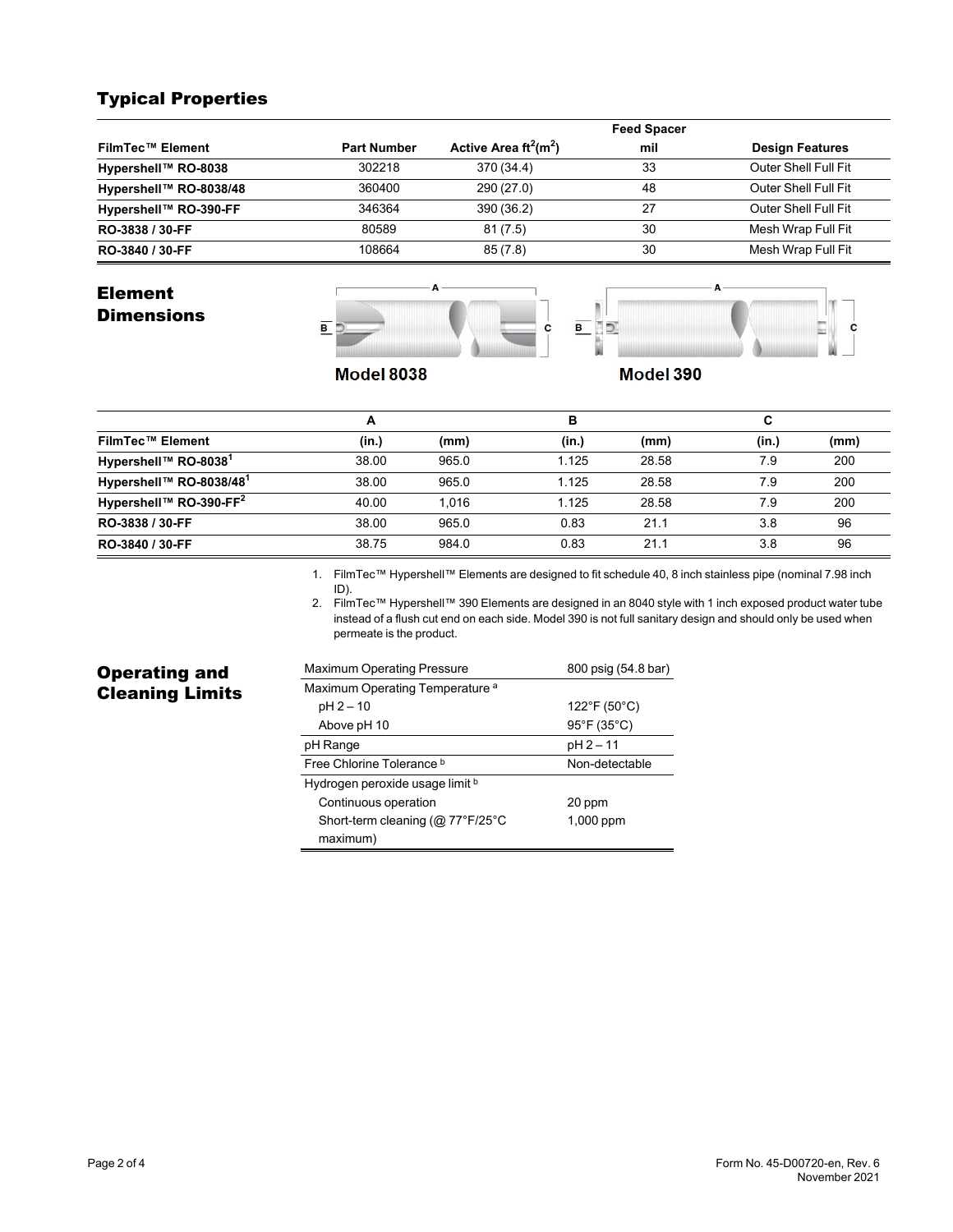## Clean in Place (CIP) Parameters

| Maximum CIP Pressure                 | $15 - 75$ psig (1 – 5 bar)     |  |
|--------------------------------------|--------------------------------|--|
| Maximum CIP Temperature <sup>a</sup> |                                |  |
| pH 1.8 - 11                          | 122°F (50°C)                   |  |
| pH 1.8 - 11.2                        | $113^{\circ}F(45^{\circ}C)$    |  |
| Free Chlorine Tolerance b            | <b>Below Detectable Limits</b> |  |
| Hydrogen peroxide usage limit b      |                                |  |
| Continuous operation                 | 20 ppm                         |  |
| Short-term cleaning (@ 77°F/25°C     | $1,000$ ppm                    |  |
| maximum)                             |                                |  |

a. Please consult DuPont Representative for operating & cleaning at different pH and temperature conditions.

b. Under certain conditions, the presence of free chlorine and other oxidizing agents will cause premature membrane failure. DuPont Water Solutions recommends removing residual free chlorine using pretreatment, prior to membrane exposure.

#### Design Guidelines

| <b>FilmTec™ Element</b> | Max. recirculation cross-flow | Max. element $\Delta$ P† |
|-------------------------|-------------------------------|--------------------------|
|                         | gpm $(m^3/h)$                 | psi (bar)                |
| Hypershell™ RO-8038     | 80(18.2)                      | 13(0.9)                  |
| Hypershell™ RO-8038/48  | 80(18.2)                      | 13(0.9)                  |
| Hypershell™ RO-390-FF   | 80(18.2)                      | 13(0.9)                  |
| RO-3838 / 30-FF         | 30(6.8)                       | 15(1.0)                  |
| RO-3840 / 30-FF         | 30(6.8)                       | 15(1.0)                  |
| RO-3938 / 30-FF         | 30(6.8)                       | 15(1.0)                  |

† Maximum pressure drop across entire vessel is 60 psi (4.1 bar).

| <b>Additional</b><br><b>Important</b><br><b>Information</b> | Before use or storage, review these additional resources for important information:<br>• Usage Guidelines for FilmTec <sup>TM</sup> 8" Elements (Form No. 45-D01706-en)<br>• Start-Up Sequence (Form No. 45-D01609-en)<br>• Storage and Shipping of New FilmTec™ Elements (Form No. 45-D01633-en)                                                                                                                                                                    |
|-------------------------------------------------------------|----------------------------------------------------------------------------------------------------------------------------------------------------------------------------------------------------------------------------------------------------------------------------------------------------------------------------------------------------------------------------------------------------------------------------------------------------------------------|
| <b>Product</b><br><b>Stewardship</b>                        | DuPont has a fundamental concern for all who make, distribute, and use its products, and<br>for the environment in which we live. This concern is the basis for our product stewardship<br>philosophy by which we assess the safety, health, and environmental information on our<br>products and then take appropriate steps to protect employee and public health and our<br>environment. The success of our product stewardship program rests with each and every |

manufacture, use, sale, disposal, and recycle of each product.

individual involved with DuPont products—from the initial concept and research, to